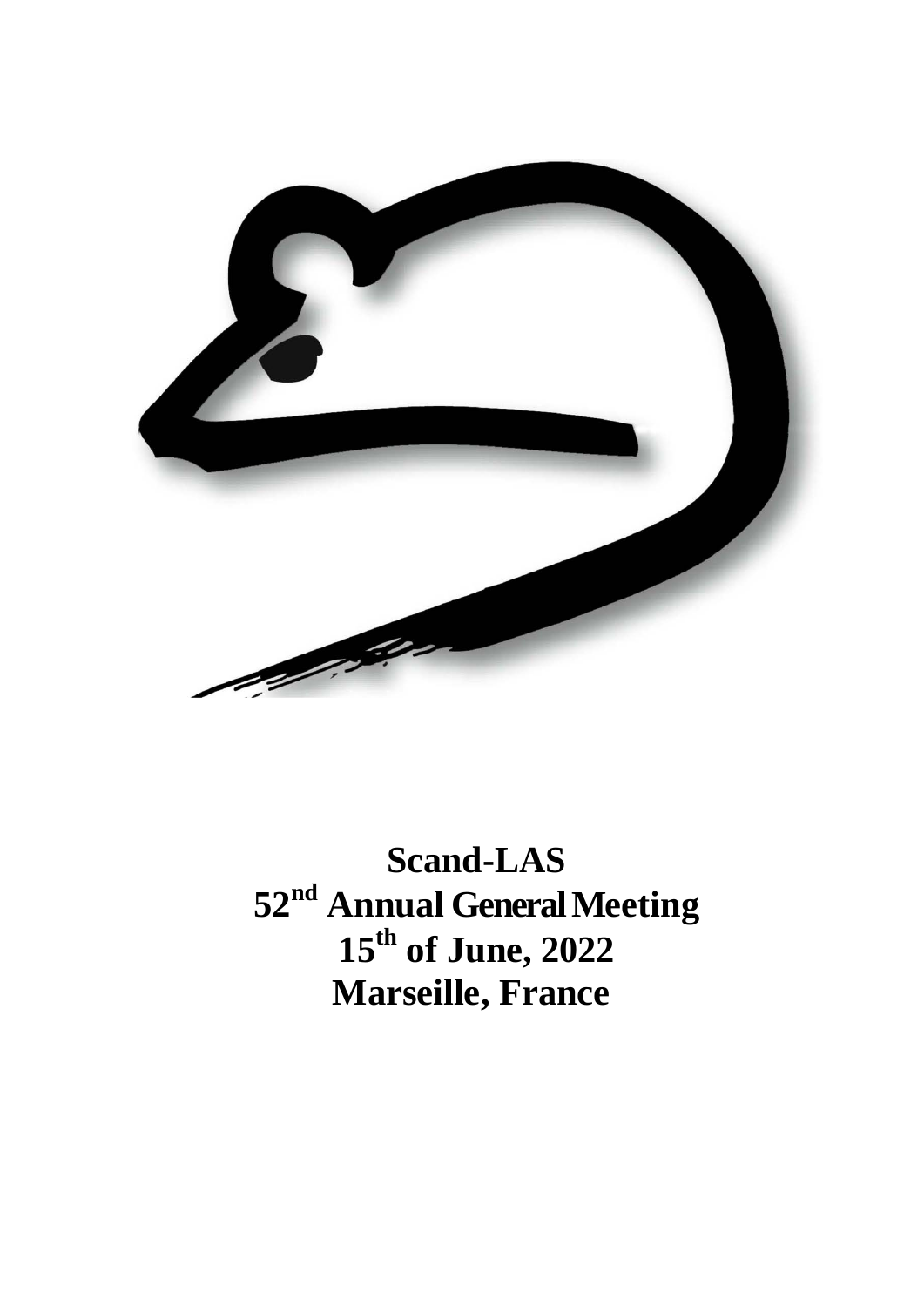## **Scand-LAS SUMMONS / AGENDA 2022-06-15**

## **Annual General Meeting 2022**

The 52<sup>nd</sup> Annual General Meeting (AGM) of Scandinavian Society for Laboratory Animal Science (Scand-LAS) will take place the **15<sup>th</sup> of June 2022 at 12.45 CET.**

**Place:** Marseille Chanot Exhibition and Convention Centre, address: Round Point du Prado, level 1 (entrance level), room Sormiou ([https://www.felasa2022.eu/congress-venue/\)](https://www.felasa2022.eu/congress-venue/)

## **Agenda:**

- 1. Opening of the meeting
- 2. Election of chairman and secretary for the meeting
- 3. Approval of the agenda
- 4. Questions concerning notice of the meeting
- 5. Election of two scrutinizers of the minutes
- 6. Roll-call by country
- 7. Register of proxy votes
- 8. Presentation of the Board's report for 2021
- 9. Presentation of the Auditors' report for 2021
- 10. Acceptance of financial statement for 2021
- 11. Granting of authority for the Board for the remaining time in office
- 12. Activity plans and budget for the subsequent period
- 13. Election of President
- 14. Election of Board Members (including substitutes) from Norway and Sweden for the accounting year 2023 and 2024
- 15. Election of Board Member (extraordinary) from Denmark for the accounting year 2022 and 2023
- 16. Election of auditors and substitutes for the accounting year 2023
- 17. Processing of proposals submitted to the Board no less than 8 weeks prior to the meeting
- 18. Processing of questions from the Board and the Accountant
- 19. Processing of questions arising during the meeting
- 20. Determination of membership fee for the coming year
- 21. Election of Nomination committees for the accounting year 2023
- 22. Information from the Board
- 23. Announcement of the time and place of next meeting
- 24. Other proposals to be laid before the AGM
- 25. Closing of the meeting.

On behalf of the board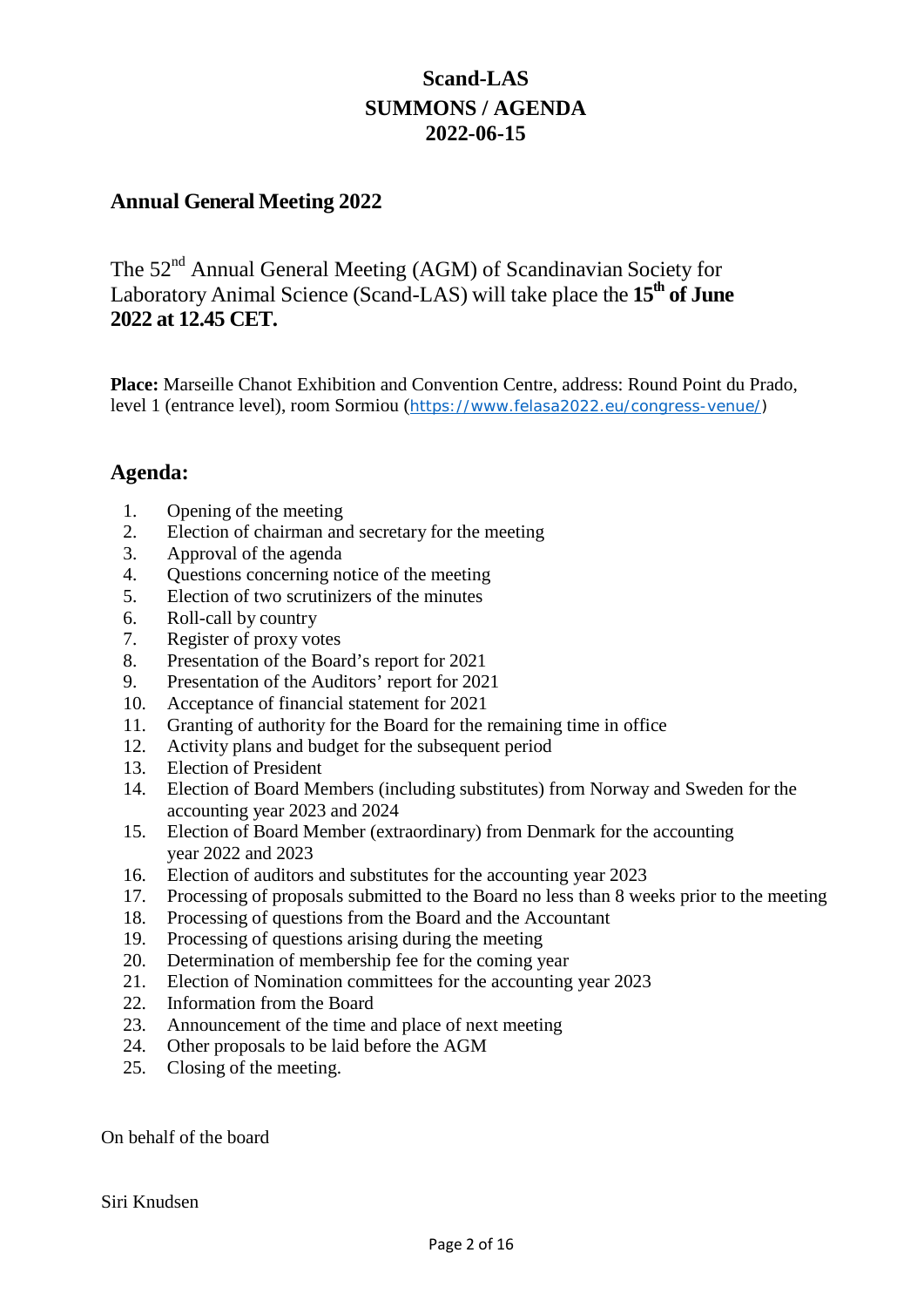# **Scand-LAS ANNUAL REPORT The financial year 2021**

The Board of Scandinavian Society for Laboratory Animal Science, Scand-LAS, hereby gives the statement of account for January  $1<sup>st</sup>$  – December 31<sup>st</sup>, 2021.

### **THE BOARD**

The Board had the following composition:

| President      | Siri Knudsen, Norway                |
|----------------|-------------------------------------|
| <b>Members</b> | Maria Mathilde Haugaard, Denmark    |
|                | David Arney, Estonia,               |
|                | Anna Meller, Finland                |
|                | Joanna Godawa Stormark, Norway      |
|                | Madeleine Le Grevés, Sweden         |
| Substitutes    | Trine Marie Ahlman Gladher, Denmark |
|                | Marianna Školnaja, Estonia          |
|                | Satu Mering, Finland                |
|                | Siv Eggen, Norway                   |
|                | Anders Forslid, Sweden              |

The inaugural meeting was held 11/2. There have been four regular Board meetings during the period held 9/4, 14/6, 23/8 and 19/10 in 2021. All meetings were digital.

### **ANNUAL MEETING**

The annual meeting was held on September  $1<sup>st</sup>$ , 2021, online via Zoom.

There was 20 members with voting rights present representing 5 member countries.

The auditors and their substitutes elected to review the financial year 2021 were:

Regular Ann-Christine Eklöf, Sweden Anders Thornell, Sweden Substitutes Hanna Miettinen, Finland Solveig Tjäder, Sweden

### **ANNUAL FEE**

The annual fee for 2021 has been  $\in$ 30.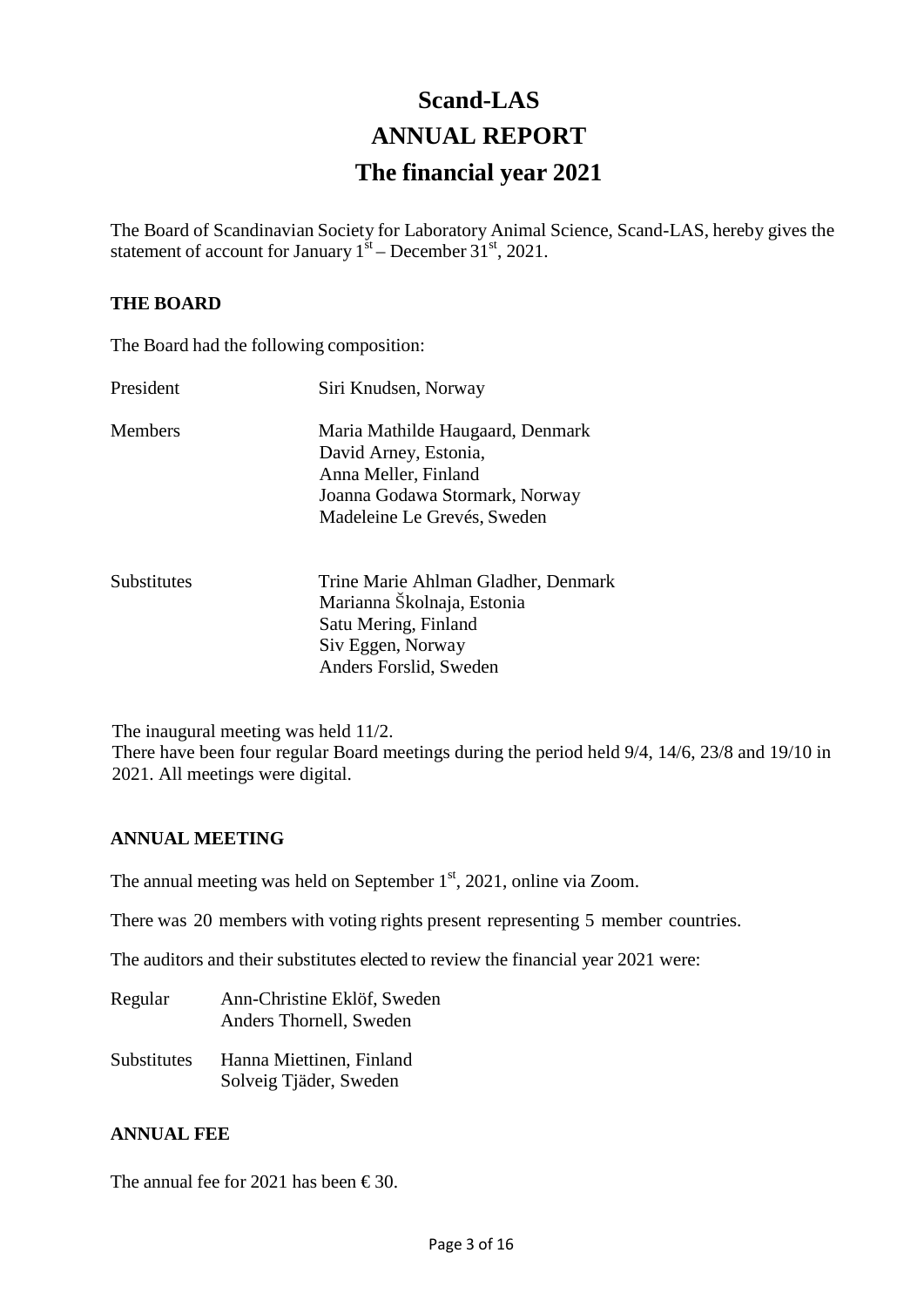### **NOMINATION COMMITTEE**

The Nomination committee for 2021 consisted of the following members:

National nomination committees

- Denmark: Lene Bregnholt Larsen (chairman), Kristine Øvlisen, Peter Vestbjerg
- Estonia: Aavo Lang (chairman), Andres Aland, Heli Säre
- Finland: Emra Yatkin (chairman), Niina Kemppinen, Brian Mphande
- Norway: Adrian Smith (chairman), Aurora Brønstad, Hege Haraldsen
- Sweden: Viveca Hillegaard (chairman), Sara Lundqvist, Kristina Edwardsson, Jörgen Jönsson

Lene Bregnholt Larsen was convener for the Nomination committee.

## **SECRETARIAT**

The secretariat was situated in Stockholm and run by Pia Hägg Haraldson.

## **WEBMASTER AND WEBSITE**

The Society has its own website with the address https://www.scandlas.org. The webmaster Jörgen Jönsson (Sweden) is responsible for running and updating the website.

### **NEWSLETTER**

The Scand-LAS newsletter is issued to improve the quality and level of information and communication between the Scand-LAS Board and the Scand-LAS members.

Two newsletters were published in 2021. The editor of the newsletter was Joanna Godawa Stormark. The newsletters were distributed to the Scand-LAS members by Jörgen Jönsson.

All members are very welcome to submit any news or relevant information for publication in the newsletter to either [secretary@scandlas.org](mailto:secretary@scandlas.org) or [president@scandlas.org.](mailto:president@scandlas.org)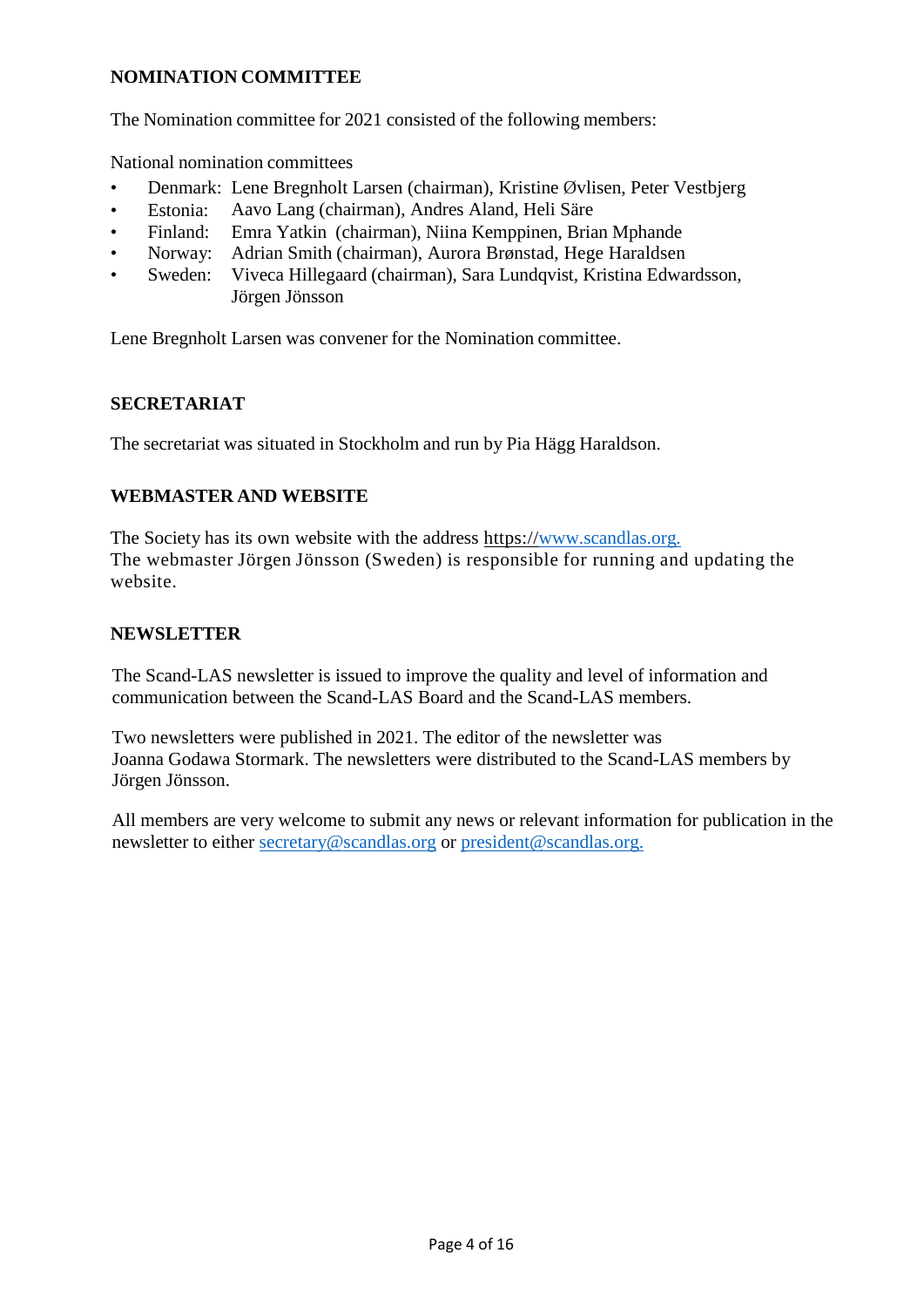## **THE SOCIETY'S JOURNAL**

Scandinavian Journal of Laboratory Animal Science is the official Journal of Scand-LAS: [http://www.sjlas.org.](http://www.sjlas.org/) The journal is an open access journal.

The editorial board has one member from each Scand-LAS country. Hanna-Marja Voipio (Finland) held the position of the editor-in-chief. The national editors were Klas Abelson (Denmark); Aavo Lang (Estonia); Emrah Yatkin (Finland), Siri Knudsen (Norway), and Elin Manell (Sweden). Niina Kemppinen (Finland) was the Administrative Editor and Tinde Päivärinta (Finland) the Designer. The editorial board worked through e-mail and in the Open Journal publishing system. The board met once in 2021 in connection with the Tallin conference.

Seven articles were published in the Volume 47 (2021). There were altogether 30 new submissions of which four were accepted for publication in 2021, and some remained under the review process. Most of rejected manuscripts were outside the scope of our journal.

The SJLAS website is regularly updated, and more information was given to the authors and reviewers. The application to PubMED was withdrawn due to technical issues that indexing our articles through PubMED Central would have caused and we started the application process for MEDLINE.

Co-operation with sponsors and advertisers continued, and we had seven contract sponsors. Due to another year with corona pandemic, possibilities to search for new sponsors was demanding.

The main challenge is to attract good quality submissions – we encourage all Scand-LAS members to submit their articles in our own journal.

## **THE 51st ANNUAL MEETING 2021**

The meeting took place from  $2<sup>nd</sup> - 4<sup>th</sup>$  November 2021 in Tallinn, Estonia, after two postponements (May 2020 to April 2021 and April 2021 to November 2021) due to Covid19. In 2020 we had about 220 possible participants by March (well before the deadline for registration), but over 100 cancelled their participation and were refunded. The exhibition space was sold very early in 2020, but due to postponement many companies did not pay their bills as they were not allowed to travel to Estonia in 2021.

The meeting took place at the Tallinn Song Festival Grounds.

There were 195 participants, including exhibitors and there were 41 invited speakers, four of them presented online. Details may be found at the website of the meeting: [www.scandlas2021.ee](http://www.scandlas2021.ee/) Twenty-seven exhibitors exhibited, all in a single space. Space allocations ranged from 3 to 32 sq M, and these were all occupied.

The economic result was at "break-even"  $(+71.96 \oplus$ . Without COVID, the number of participants would likely have been about 10-20% higher as well as the number of exhibitors and sponsors.

The expenses for changing the venue and reorganising the event, day-to-day interactions with cancellations and reimbursements, losses from 2020 are not included, as these costs were covered by state funding.

In case we had not managed to organise Scand-LAS onsite in 2021, these expenses would not have been covered.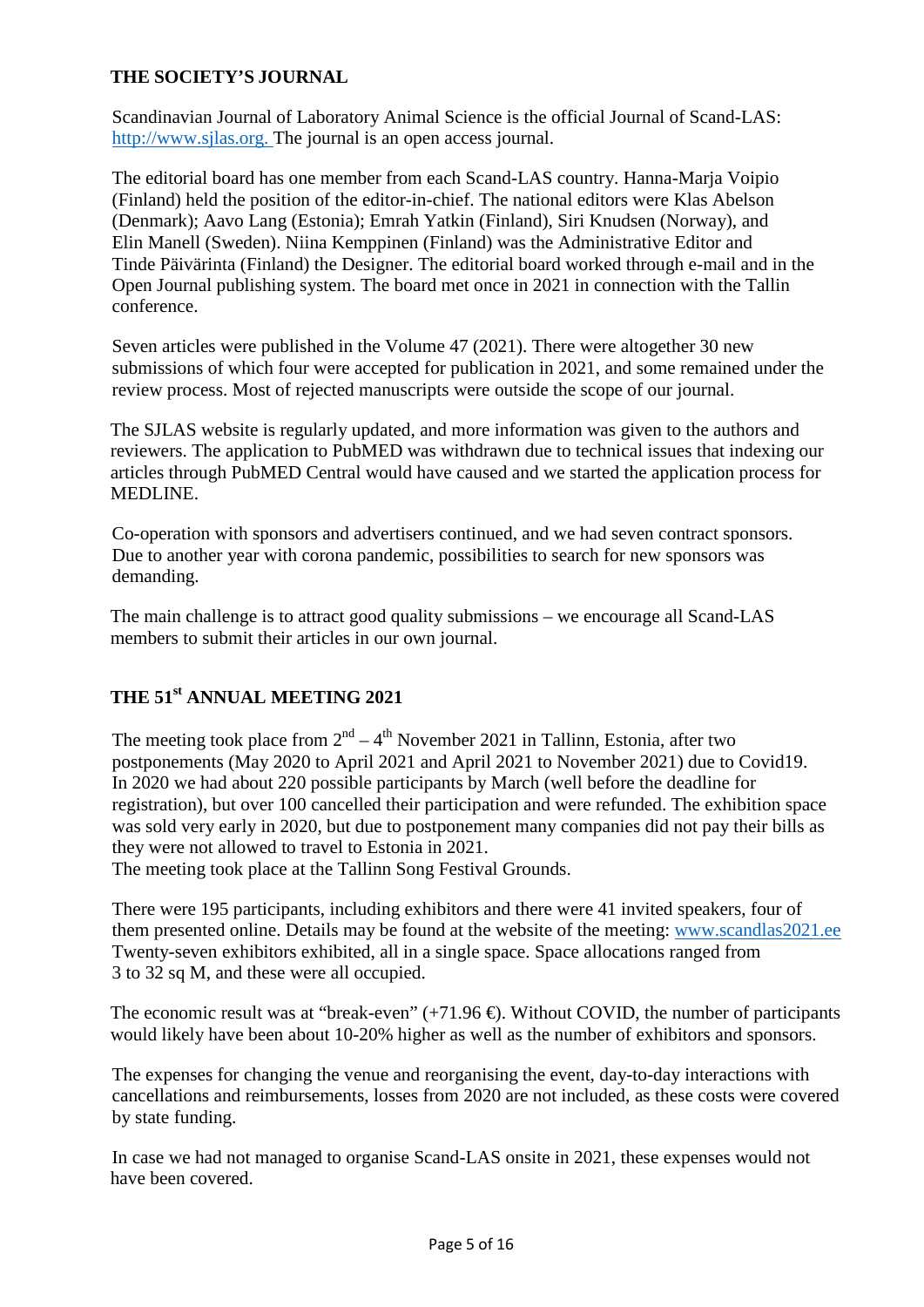## **SCHOLARSHIPS AND CPD GRANTS**

In 2021, no new Scholarships and Scand-LAS Continuing Professional Development (CPD) grants were given. Nine scholarships granted in 2020 for participation in the Annual conference in Tallinn was transferred to 2021 due to the Covid-19 related postponing of the conference.

## **LOCAL ACTIVITIES IN 2021**

Karolinska Institutet was organizing 10 webinars during August-December 2021 supported by Scand-LAS. The webinars were directed to all persons working with laboratory animals and included topics in ethics, animal welfare and the 3Rs.

## **WORKING GROUPS AND COMMITTEES**

The Board decided to close the Working Group (WG) on membership recruitment and rather organize this work as a task directly under the Board.

The Terms of Reference for the Committee for Education and Training (ET Committee) was revised and adopted by the Board in 2021. This included the scope, composition, appointment/terms of office for committee members, as well as organization, reporting, and budget.

To ensure continuity in the ET Committee, the Board decided that 3 of the current members (Hanna-Marja Voipio, Klas Abelson and Toomas Tiirats) should serve for the next period. A call for two new members was announced in November. Prioritized tasks for the ET Committee include making recommendations for education and training that are particular relevant for the Scand-LAS member countries, and to initiate CPD activities for animal technicians.

A new WG was established under the ET Committee on "Recommendations for education and training for wildlife field research". The task of this Working group is to formulate recommendations for basic education and training for personnel that will conduct wildlife field research. Field research on the following groups of wild animals should be included: amphibians, reptiles, birds, and terrestrial and marine mammals. A call for nomination of members to this WG was published in November 2021 and the WG will be operational from 2022 to 2024.

## **INFORMATION ON FELASA ACTIVITIES IN 2021**

The meetings (extraordinary and annual general meetings, now called General Assemblies) of the FELASA board were all attended by either, or both of, David Arney and Joanna Stormark. These meetings were all online. The most significant change to report is that FELASA is now longer based in the UK, but has transferred its site of registration to Brussels. This is largely a bureaucratic change only and is not expected to affect the operation and functions of FELASA.

The President-elect of FELASA is Professor Klas Abelson, who was the previous President of Scand-LAS.

The next FELASA meeting (following the Marseilles meeting this year), will be in Athens. This will be organized for the  $2<sup>nd</sup> - 5<sup>th</sup>$  June 2025.

FELASA has a new website which can be found here:<https://felasa.eu/>We are now able to advertise any scholarships on the FELASA website if we wish to do so.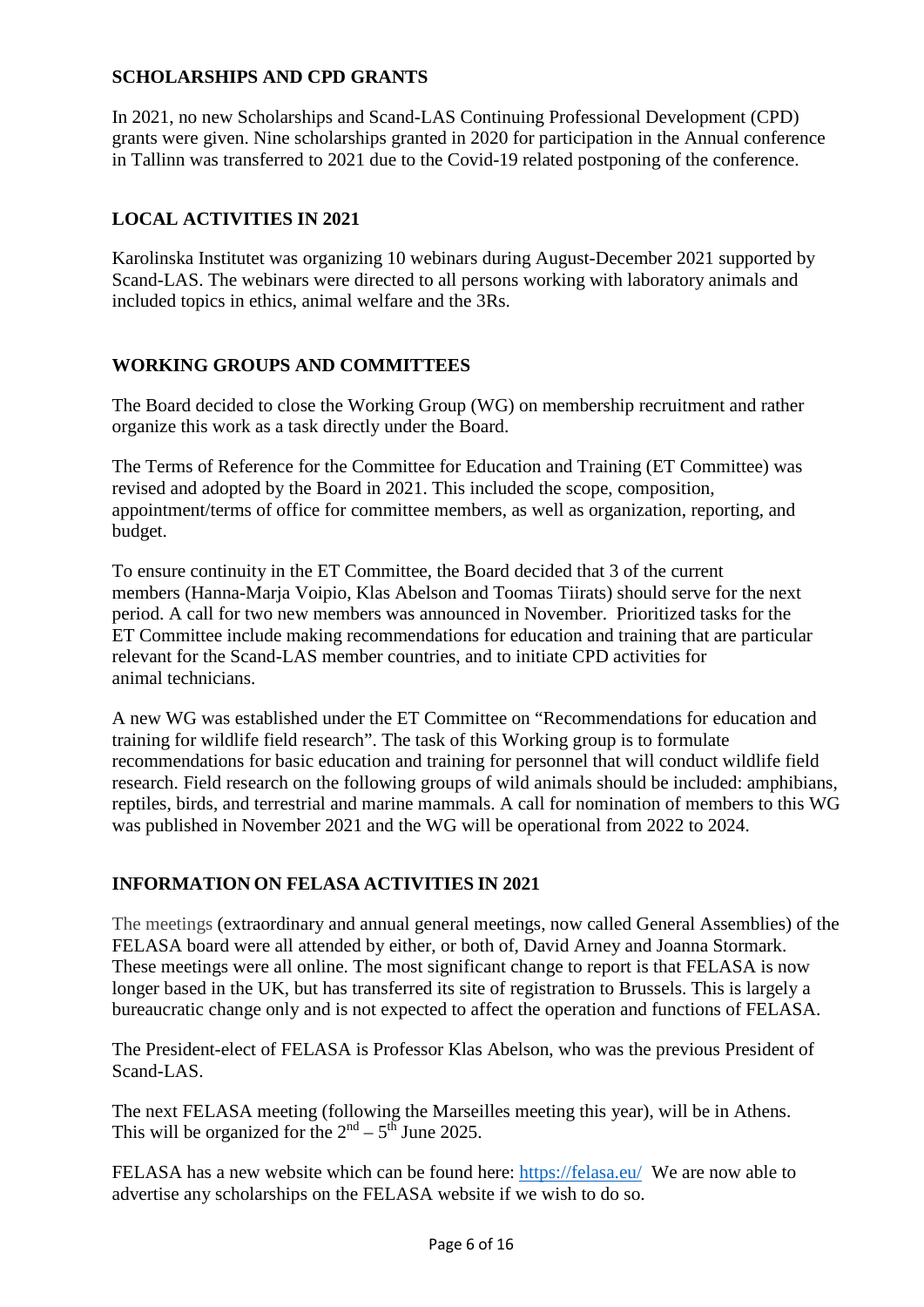The Turkish laboratory animal science society, LASA-Turkey, has resigned its membership of FELASA, and the Russian one has suspended its membership, albeit temporarily it is hoped.

Scand-LAS has approved strengthening FELASA connections with the EC.

Current working groups (WG) are on a range of topics listed below:

The following WGs include Scand-LAS members as conveners or working group members: Rehoming of animals used for scientific and educational purposes, Methods of Humane killing of laboratory fish, Harmonization of education, training and CPD for laboratory animal caretakers and technicians and Blood sampling of rodents.

The following WGs do not include Scand-LAS members: Welfare and health management of laboratory dogs, cats and ferrets, Transport of laboratory animals, Severity classification in zebrafish and their larvae, Role of the designated veterinarian, Pain management in zebrafish, Pain management in mice, Methodology for Health Monitoring of mice maintained in IVCs, Health monitoring for fish in research, Health & welfare management of the Equine Species in research and education, Health & welfare management of laboratory chickens, Experimental design in education and training, Capture and transport of cephalopods and Anesthesia and Analgesia in calves, goats, sheep and pigs for biomedical research.

So, while the contribution of Scand-LAS to some of the working groups is applauded, members are encouraged to become engaged in the new working groups that will be opened next year.

FELASA working group reports are planned to be published in the MDPI journal "Animals" (previously these were published in the journal "Laboratory Animals").

## **INFORMATION ON ICLAS ACTIVITIES IN 2021**

Scand-LAS has continued its liaison with ICLAS and disseminated information about ICLAS activities to Scand-LAS members.

For information about ICLAS activities, please visit [http://iclas.org.](http://iclas.org/)

## **SCAND-LAS MEMBERS**

In 2021 Scand-LAS had members in the following countries:

|                      | 2021           |
|----------------------|----------------|
| Denmark              | 115            |
| Estonia              | 8              |
| Finland              | 28             |
| <b>Great Britain</b> | $\overline{2}$ |
| Greece               | 1              |
| Hungary              |                |
| Iceland              | 1              |
| India                | 1              |
| Italy                |                |
| Norway               | 43             |
| Sweden               | 62             |
| The Netherlands      |                |
| <b>Total</b>         | 264            |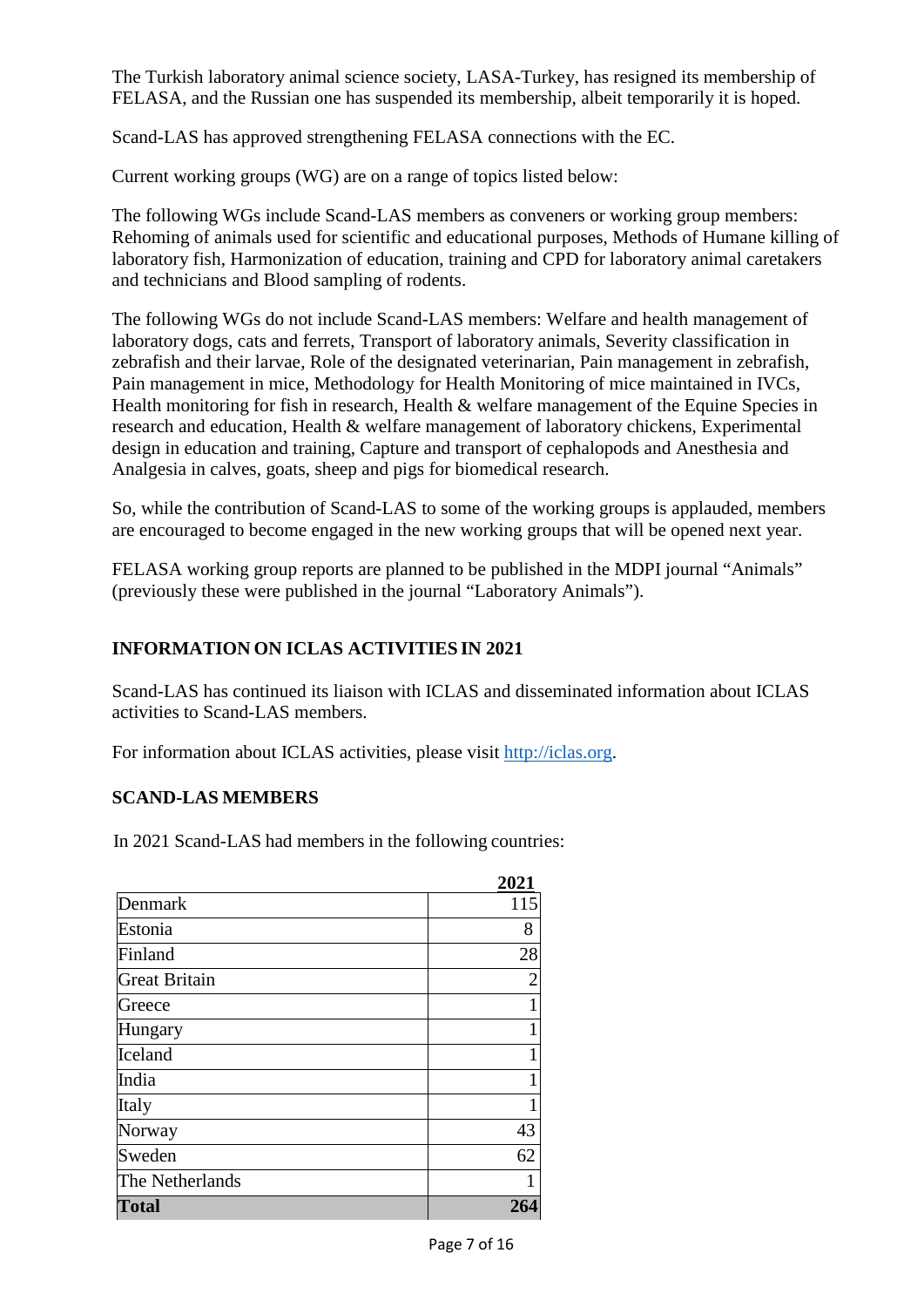## **CLOSING REMARKS**

The Scand-LAS year of 2021 was, as 2020, still affected by the pandemic. The annual conference in Tallinn, Estonia was yet again postponed from spring to November 2021. The AGM was held as an online meeting in September due to the uncertainties related to the pandemic situation.

To the great joy of all, and not at least due to the great efforts of the organizing committee, it finally was possible to organize the Scand-LAS annual conference in Tallin, Estonia from 2-4 November 2021. The conference was a success both scientifically and socially. The value of finally being able to again see each other in person cannot be overrated.

The financial situation of Scand-LAS is solid, which enables the society to continue to organize and support educational activities.

The number of members was 264 in 2021 (270/2021; 285/2019) indicating a rather stable situation considering the pandemic and repeated postponing of our annual meeting and restrictions on other activities. The Board will continue to work for increasing the number of members.

Finally, the board would like to thank the members for their contribution and support in 2021 and encourage all to be active and bring forward ideas for the further development of the society.

Siri Knudsen Maria Mathilde Haugaard

Madeleine Le Grevés **Anna Meller** 

Joanna Godawa Stormark David Arney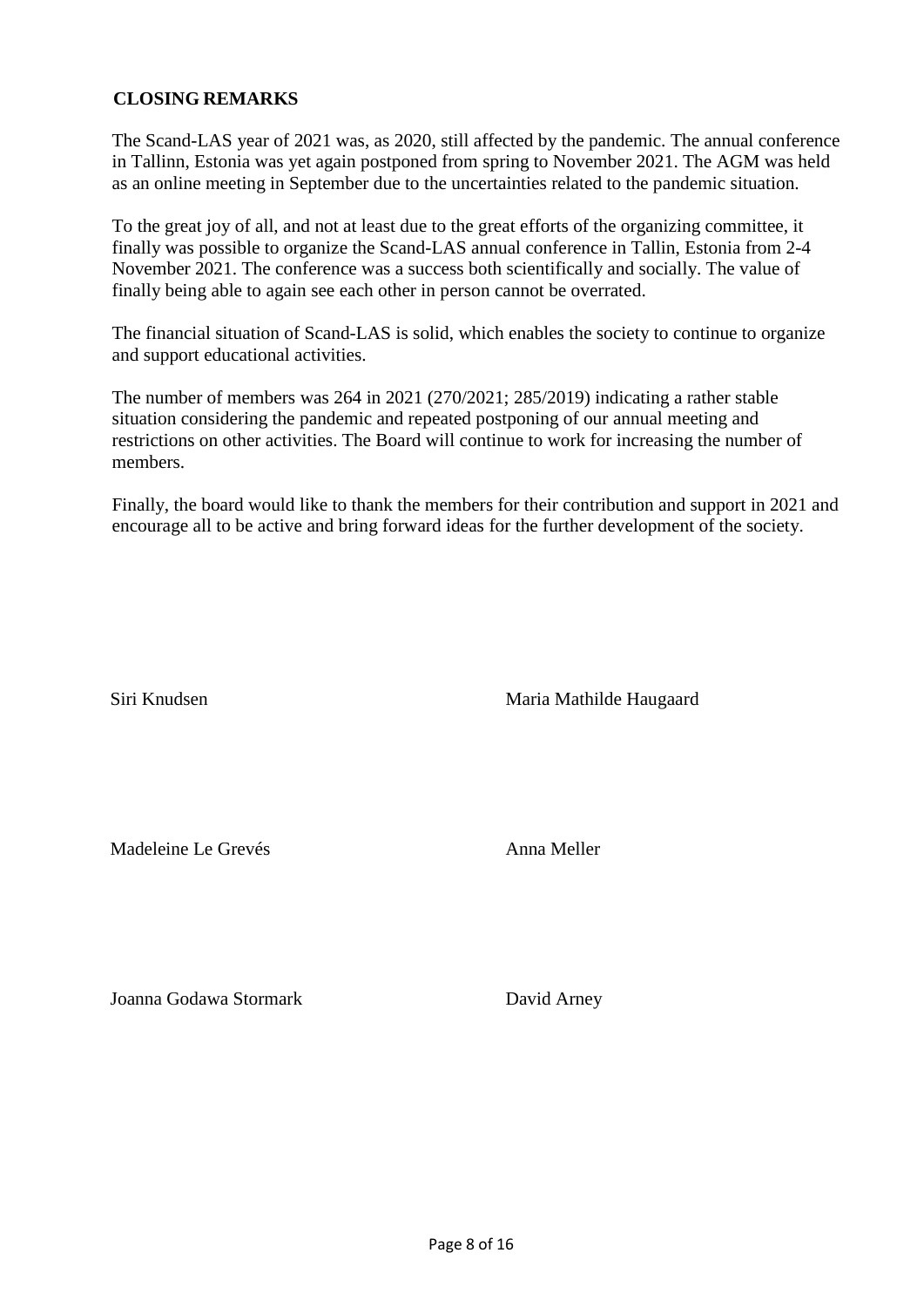## **FINANCIAL REPORT, 2021**

## Currency Euro

| Ingoing balance 2021-01-01          |         | 227 713  |
|-------------------------------------|---------|----------|
|                                     |         |          |
| <b>Revenues</b>                     |         |          |
| Membership fees                     | 8 3 2 5 |          |
| Scand-LAS Estonia                   | 193813  |          |
| SJLAS (The Journal)                 | 2950    |          |
| <b>Total Revenues</b>               | 205 088 |          |
|                                     |         |          |
| <b>Expenses</b>                     |         |          |
| The board (meetings/annual meeting) | 3 5 2 1 |          |
| FELASA annual fee                   | 2650    |          |
| FELASA board travel costs           | 0       |          |
| <b>ICLAS</b> annual fee             | 371     |          |
| Scand-LAS Estonia                   | 193 741 |          |
| SJLAS (The Journal)                 | 4921    |          |
| Scholarships                        | 6 800   |          |
| Local activity support              | 1 500   |          |
| Secretariat                         | 5 000   |          |
| Office supplies                     | 391     |          |
| Website                             | 633     |          |
| Boards disposal                     | 197     |          |
| <b>Bank</b> charges                 | 628     |          |
| <b>Total Expenses</b>               | 220 353 |          |
|                                     |         |          |
| <b>Result 2021</b>                  |         | $-15265$ |
|                                     |         |          |
| Outgoing balance 2021-12-31         |         | 212 448  |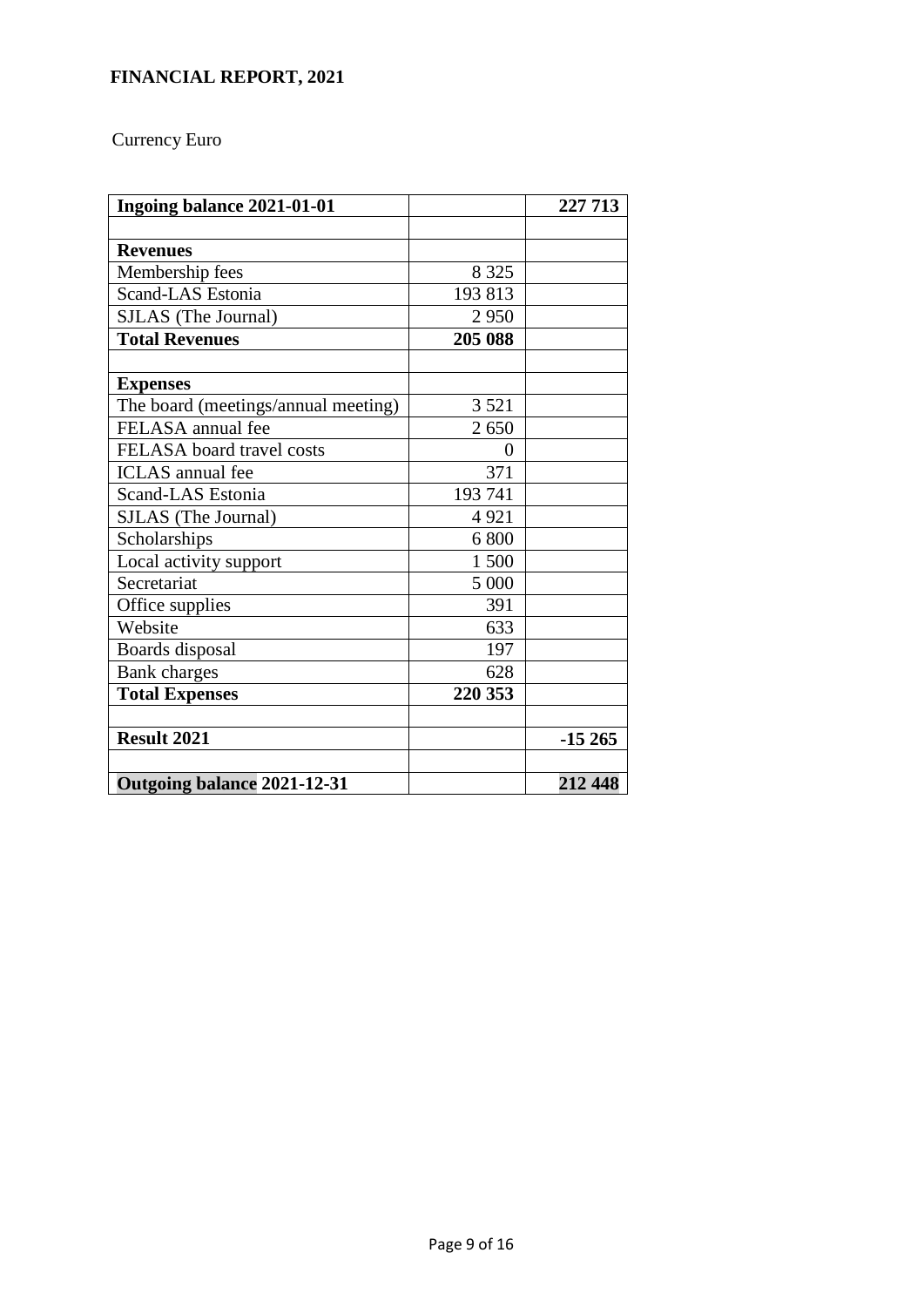### AUDITOR'S REPORT

We, signing auditors, appointed of Scand-LAS 49<sup>th</sup> ordinary Annual meeting via Zoom, June 12, 2020, will hereby give our Report.

The examination has been made of Annual Financial Report and Report of the Board of Scand-LAS Denmark / Estonia / Finland / Norway / Sweden Administration for year 2021. The Board is responsible for all financial reports and administration.

We have made examination of important decisions and state of affairs in the association to estimate if any of the members of the board has made action against the Association statutory.

We found that the members of the Board have not made any action against the Associations statutory and we will therefore suggest the Annual meeting to adopt the report and accounts for year 2021.

Umeå and Stockholm, Sweden in May 2022

riders Mornell

albeletot

Anders Thornell **Ann-Christine Eklöf**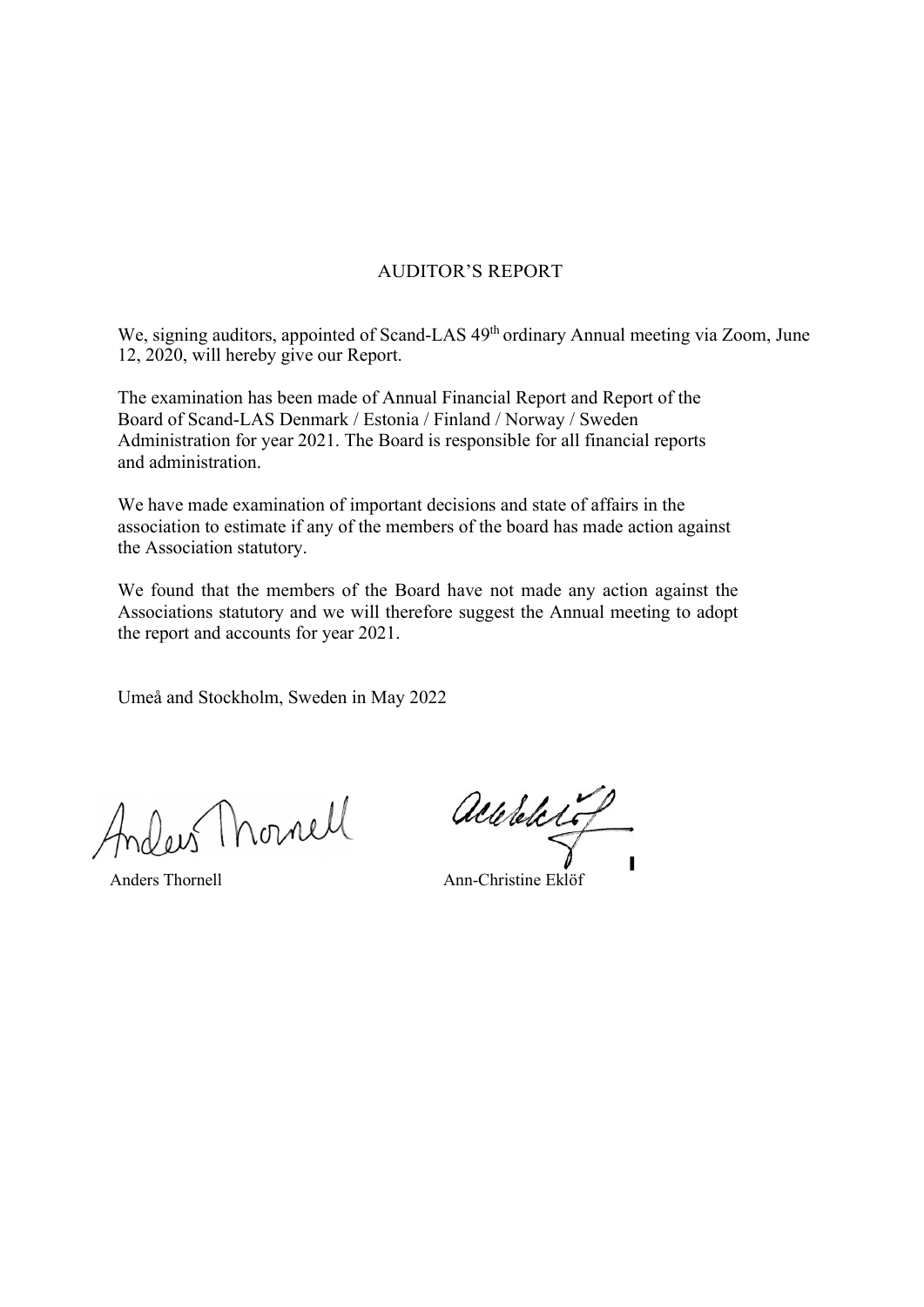## **ACTIVITY PLAN 2022**

Scand-LAS will continue to focus on education and training, co-operation between Scand-LAS member countries as well as other European countries, and exchange of knowledge and information in the field of laboratory science. All the members are encouraged to take part in Scand-LAS activities in their own country and in the other Scand-LAS countries.

### **1. Annual meeting**

As, 2022 is the year of the FELASA-conferences there is no Scand-LAS conference.

The Annual General Meeting in 2022 are scheduled to 15 June, at the FELASA conference, Marseille.

### **2. Scand-LAS secretariat**

Scand-LAS secretariat is located in Stockholm and run by Pia Hägg Haraldson.

### **3. Scand-LAS working groups and committees**

The ET-Committee will be supplemented with two additional members in 2021 following the nomination call made in November 2021.

The ET-Committee will select members to the WG on Recommendation for education and training for wildlife researchers following the call made in November 2021 and the WG will start its work before summer 2022.

### **4. Awards, scholarships, grants and local activity support**

*Scholarships for attending Scand-LAS meetings* No scholarship will be granted in 2022 as it is FELASA conference in Marseille.

### *Grants for Continuing Professional Development (CPD)*

The aim of the Scand-LAS CPD grant is to support a person's continuous education plans, and cover costs up to 1000 Euro e.g., for participating in a laboratory animal science meeting other than the Scand-LAS symposium, visiting a relevant institute or laboratory, taking a particular course or other education etc. The grant is open for applications from animal technicians, biomedical laboratory technicians, PhD students, postgraduate junior scientists, and nonscientific personnel such as facility managers and veterinarians. In 2022, the board has budgeted with 10 CPD grants à 1000 Euros each.

#### *Local activity support*

Local activity support can be applied for organising seminars, workshops, or courses in one of the Scand-LAS countries. Support is especially important considering the continuing education of those Scand-LAS members who are not able to participate in the annual symposium and educational days or prefer having education in their own language. Members in each country are encouraged to organise seminars and apply for the Scand-LAS support.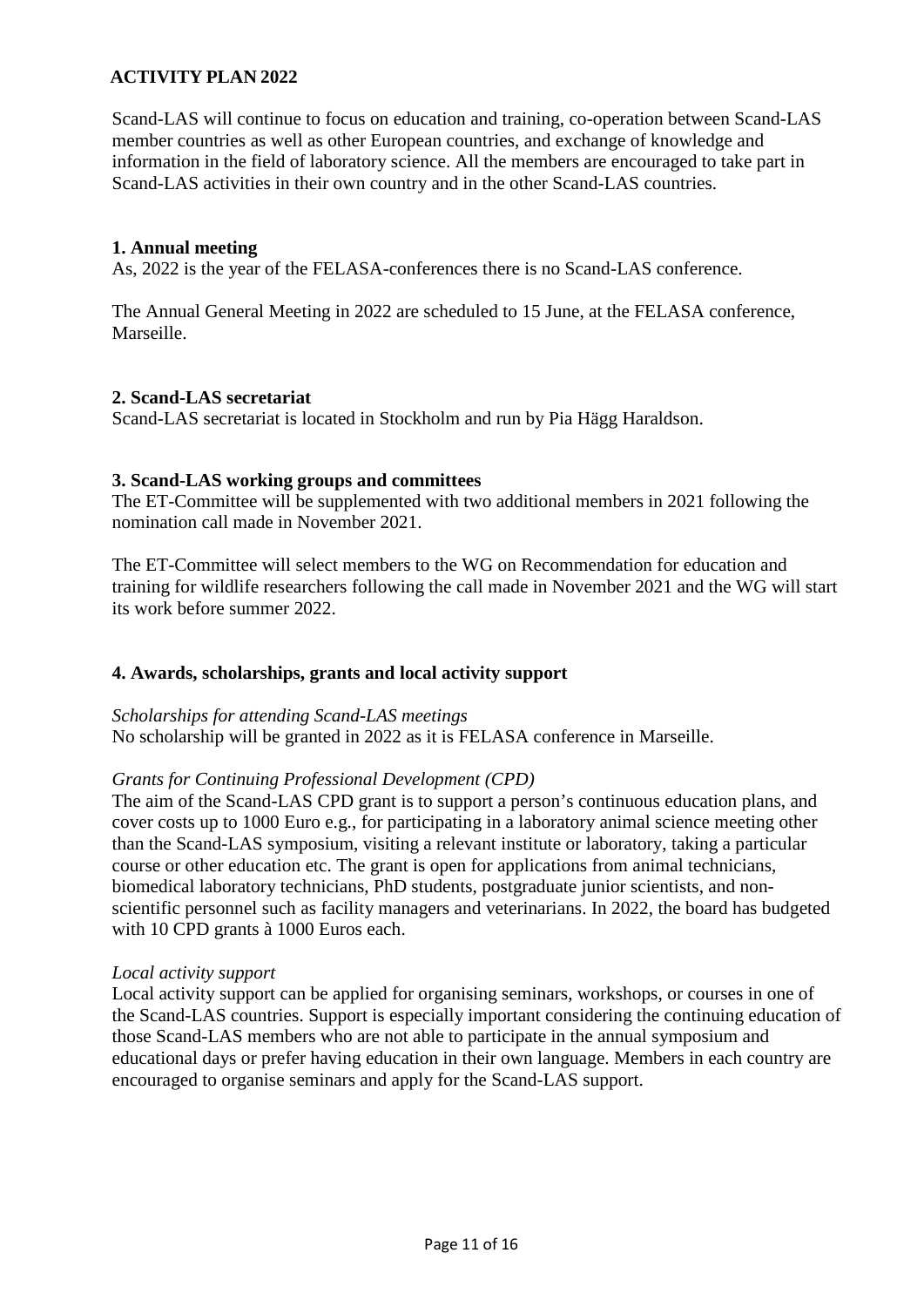## **5. Information channels**

Scand-LAS website [www.scandlas.org](http://www.scandlas.org/) is under continuous improvement by the webmaster together with the board. Members are encouraged to visit the website regularly to keep in touch with Scand-LAS daily life. Members are also encouraged to contribute. Feel free to send ideas for the pages; tell what is missing and needed there and send information about the local activities in your own country.

Scand-LAS newsletter is published regularly, with approximately four issues per year. The newsletter is an easy way to give short news and current activities.

To publish items on the website or in the newsletter, contact [webmaster@scandlas.org](mailto:webmaster@scandlas.org) or your national board representative.

Scand-LAS is also present on social media, with member groups on Facebook and LinkedIn.

### **6. Scandinavian Journal of Laboratory Animal Science**

The Journal can be accessed at [www.sjlas.org.](http://www.sjlas.org/) The Editorial Board are still working with improving the submission system and publishing system and attracting more sponsors to make it an attractive alternative for scientists to publish their work in laboratory animal science.

### **7. International connections**

Scand-LAS has close relationships to many international organisations. In FELASA, Scand-LAS is one of the largest associations, and our representatives in FELASA's board of management and executive committee are actively spreading and gathering information for FELASA purposes.

During 2022, David Arney and Joanna Stormark are the Scand-LAS representatives in the Board of Management.

The President-elect of FELASA is Professor Klas Abelson, who was the previous President of Scand-LAS.

FELASA is an important organisation in many matters of laboratory animal science in Europe, and due to its many collaborations and liaisons with other organisations, FELASA plays an important role in the implementation of the Directive 2010/63/EU. Several expert working groups are working with recommendations on several aspects of laboratory animal science.

Scand-LAS is also a member of ICLAS and will continue disseminate information on ICLAS-activities to our members.

On behalf of the Scand-LAS board,

Siri Knudsen President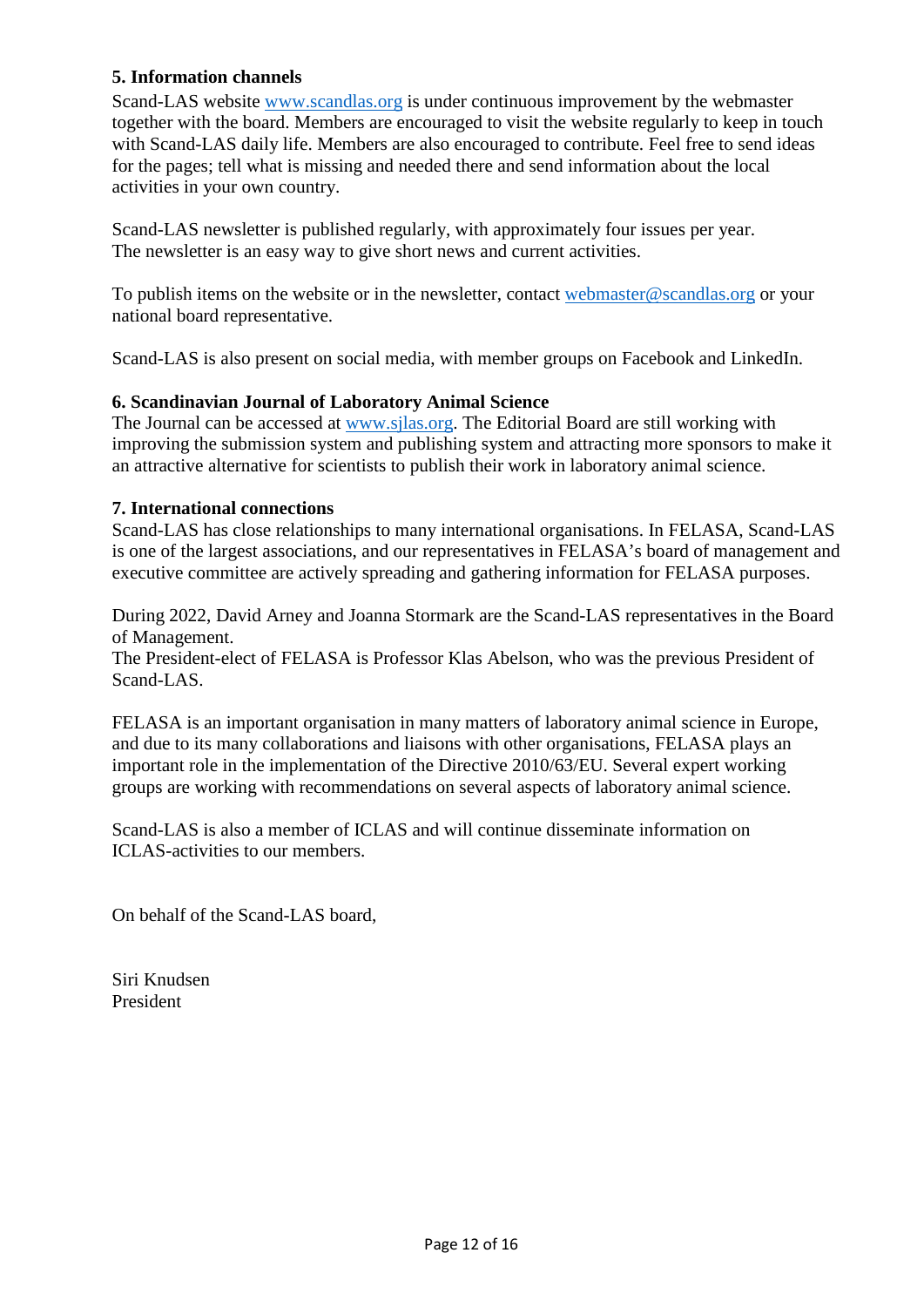## **Currency Euro**

| Ingoing balance 2022-01-01          |         | 212 448  |
|-------------------------------------|---------|----------|
|                                     |         |          |
| <b>Revenues</b>                     |         |          |
| Membership fees                     | 9 0 0 0 |          |
| Donations                           | 100     |          |
| SJLAS (The Journal)                 | 5 000   |          |
| <b>Bank</b> interest                | 10      |          |
| <b>Total Revenues</b>               | 14 110  |          |
| <b>Expenses</b>                     |         |          |
| The board (meetings/annual meeting) | 20 000  |          |
| FELASA annual fee                   | 2 5 3 0 |          |
| FELASA board travel costs           | 2 0 0 0 |          |
| <b>ICLAS</b> annual fee             | 379     |          |
| Scand-LAS Sweden 2023               | 1 000   |          |
| CPD grants                          | 10 000  |          |
| Local activity support              | 3 000   |          |
| Working groups                      | 2 000   |          |
| SJLAS (The Journal)                 | 5 000   |          |
| Secretariat                         | 5 000   |          |
| Office supplies                     | 500     |          |
| Website                             | 1 000   |          |
| Boards disposal                     | 500     |          |
| <b>Bank</b> charges                 | 500     |          |
| <b>Total Expenses</b>               | 53 409  |          |
| <b>Result 2022</b>                  |         | $-39299$ |
| Outgoing balance 2022-12-31         |         | 173 149  |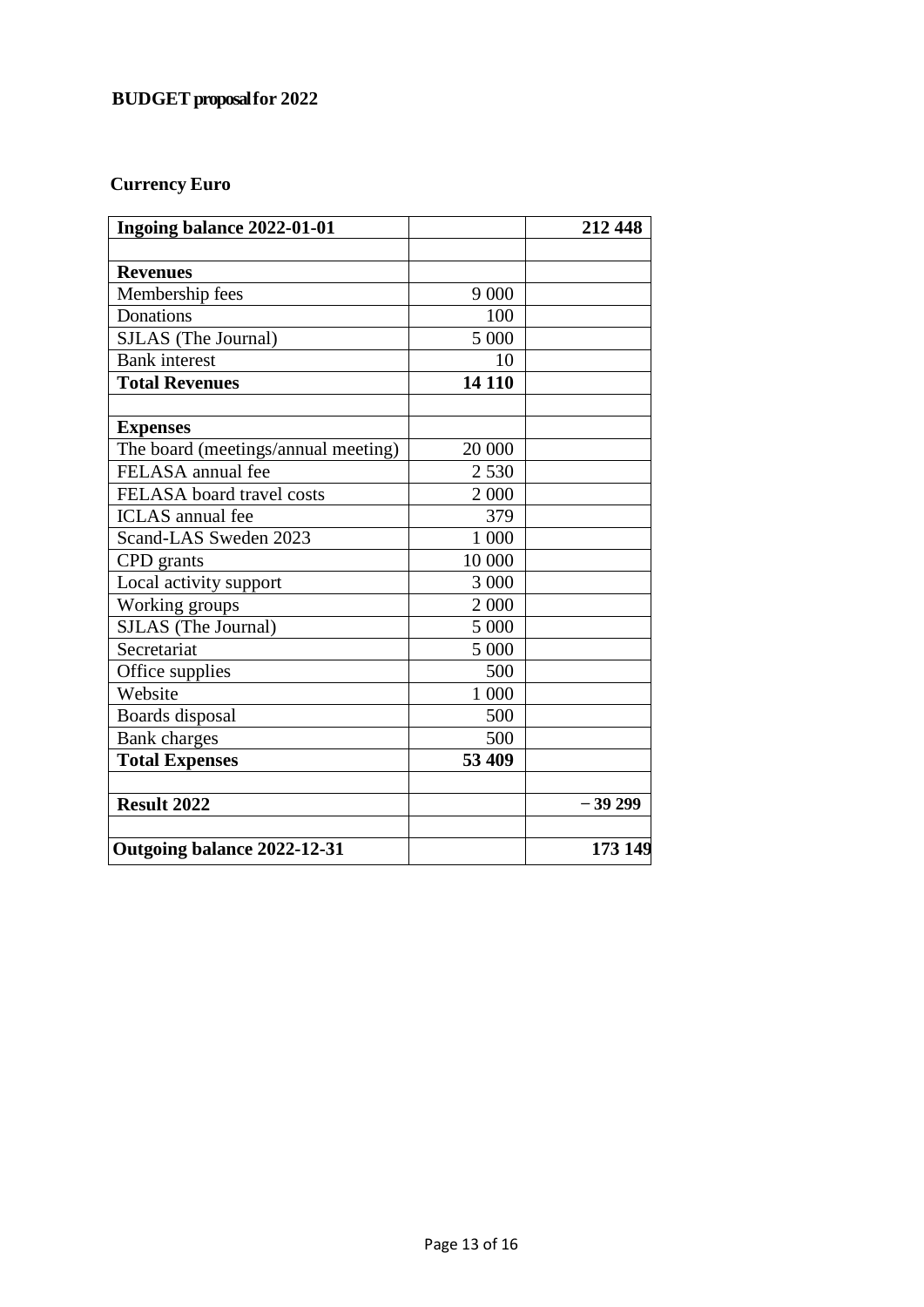### **ELECTIONS**

Suggestion from the Nomination Committee for Scand-LAS governing board members and substitutes for the accounting years 2023 and 2024.

This year the annual meeting should elect board members and substitutes from Norway and Sweden.

The Nomination committee suggests:

| Election of president: | Sir Knudsen (NO) |  |
|------------------------|------------------|--|
|                        |                  |  |

**Norway:**

| Joanna Godawa Stormark | Ordinary board member |
|------------------------|-----------------------|
| Siv Eggen              | Substitute            |

#### **Sweden:**

| Madeleine Le Grevés |
|---------------------|
| Katarina Cvek       |

Ordinary board member Substitute

The annual meeting should also elect extraordinary board member from Denmark for the **accounting year 2022 and 2023**.

The Nomination committee suggests:

### **Denmark:**

Cathrine Bundgaard Extraordinary board member

### **Auditors for the accounting year 2022:**

| Ann-Christine Eklöf (SE) | Ordinary   |
|--------------------------|------------|
| Hanna Miettinen (FIN)    | Ordinary   |
| Preben Leonhardt (DK)    | Substitute |
| Åsa Holmberg (SE)        | Substitute |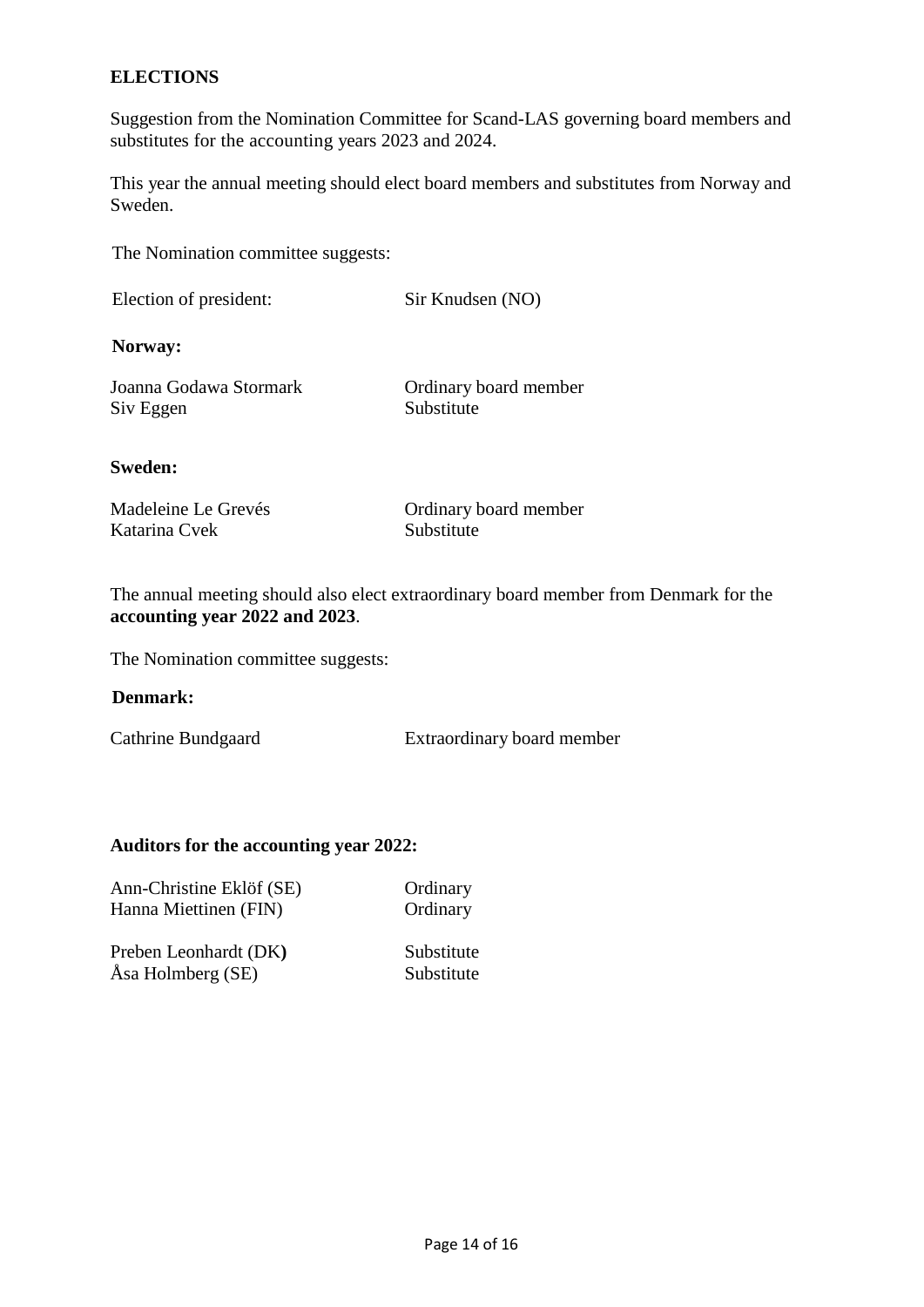National nomination committees for 2022:

Denmark: Lene Bregnholt Larsen, Peter Vestbjerg

Estonia: Andres Aland, Aavo Lang

Finland: Niina Kemppinen, Brian Mhpande, Emrah Yatkin

Norway: Adrian Smith, Aurora Brønstad, Hege Haraldsen

Sweden: Kristina Edvardsson, Sara Lysén, Jörgen Jönsson

Convenor for the Nomination Committee: Lene Bregnholt Larsen

Date: Copenhagen, Denmark, in May 2022 Lene Bregnholt Larsen Convener of the Nomination Committee